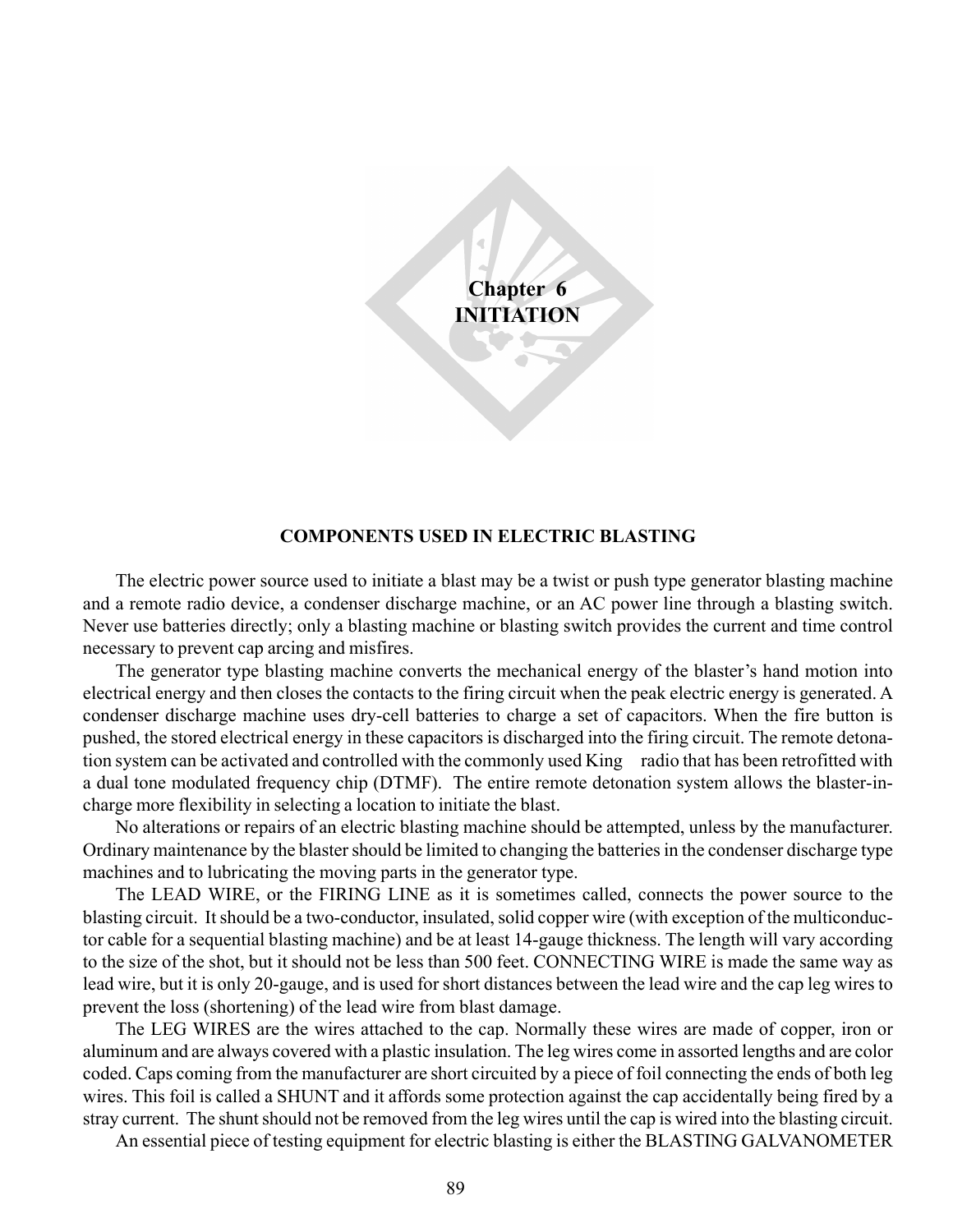or the BLASTING OHMMETER. These instruments are specially designed for testing blasting cap circuits. They contain limiting resistors which prevent the machine battery from initiating a blasting cap. Use of any other instrument (unless designed for blasting use such as a blaster's multimeter), not specifically designed for blasting circuits, will likely cause electric blasting caps to fire. The purpose of this instrument is to allow the blaster to check the connections and condition of the caps, wires, connections and completeness of the circuit.

The blasting galvanometer has an indicator needle which measures resistance of the circuit to which it is attached. The greater the resistance being measured, the less distance the needle will travel full scale. Blasting ohmmeters, which are more accurate than galvanometers, have different scales and are read somewhat differently; follow the manufacturer's instructions.

The galvanometer should be tested before each use. This can be done by placing a single piece of wire across the two external terminals to short circuit them. Doing this should cause the needle to deflect to the maximum. If it does not, the battery usually needs to be replaced. Replace them with a battery exactly like the one that the manufacturer recommends, or one that is approved by the regulating agency. If the needle does not deflect properly, the instrument is faulty. Do not attempt to repair the galvanometer. In doing so, you may create a power source rather than a test instrument.

In testing a circuit, the blasting galvanometer is not sufficiently sensitive to determine whether each individual blasting cap has been connected into the circuit. However, the instrument will give the blaster an indication that the circuit is not shorted, open, or if there are any bad connections. A short in the circuit will cause the resistance measured to be less than expected. A loose or dirty connection will cause an excessively high resistance. If the needle does not move at all when testing the circuit, this indicates a break in the circuit. If more precise readings are needed, then the use of a BLASTER'S OHMMETER or a BLASTER'S MUL-TIMETER is recommended.

#### **FACTORS BASIC TO OHMS LAW**

| $I = V$ | $V =$ Voltage expressed in volts   |
|---------|------------------------------------|
| R       | $I =$ Current expressed in amperes |
|         | $R$ = Resistance expressed in ohms |

Example: Blasting circuit resistance is equal to 24 ohms and voltage is 120 volts, the electric current will be 5 amperes:

> $I = V = 120$  volts = 5 amperes  $R = 24$  ohms

If the current (amperes) is high enough, all the caps will fire. If the current is too low, some or all of the caps might not fire.

Blasting Caps are designed to have a minimum firing current of 0.25 amps.

## **ELECTRIC BLASTING CAPS**

The blaster-in-charge must conduct a thorough survey for stray currents and eliminate any dangerous currents before adopting any system of electric firing with electric blasting caps and before loading any holes.

- a. Keep shunt on detonators until ready to connect them in series.
- b. Use only detonators of the same manufacture in the same circuit.
- c. Use only delays or instant detonators in a series. Do not mix. Make up primers in accordance with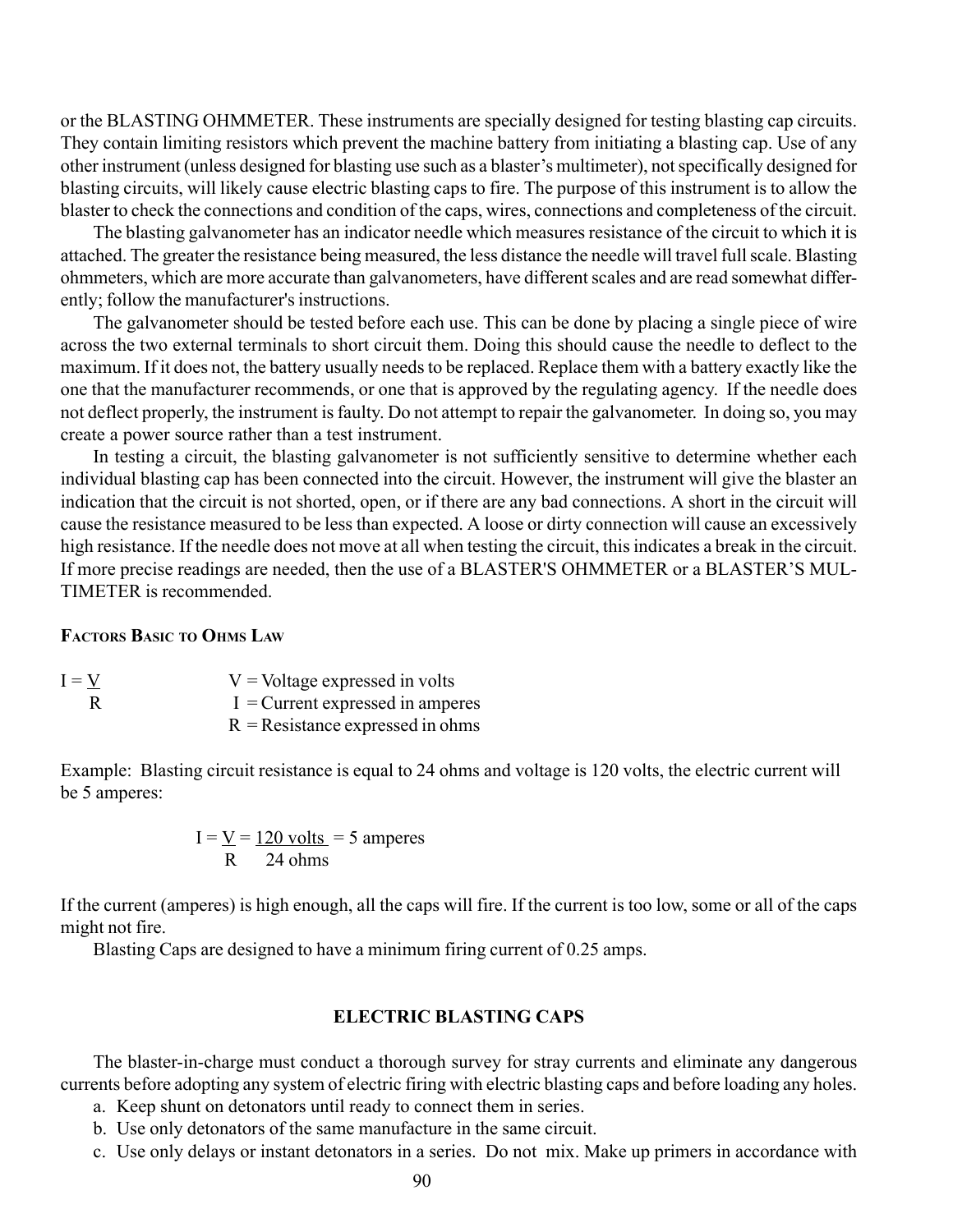methods outlined in the *Institute of Makers of Explosives Publication No. 17*, "Safety in the Transportation, Storage, Handling, and Use of Explosives."

### **ELECTRIC BLASTING CIRCUITS**

Commonly used electric blasting circuits are SERIES and SERIES-PARALLEL. Straight PARAL-LEL circuits are used in mines where firing is done by AC current through a blasting switch.

A SERIES circuit provides a single path for the current to flow through, containing all caps in the circuit. Holes or charges are commonly connected in series by connecting a leg wire of the cap in the first charge to one leg wire from the second charge, then to the third charge and so on. After all caps have been connected in this manner, only two leg wires will be left (one leg wire from the first cap, and one leg wire from the last cap). These two wires are then connected to the firing line and back to the power source. Electric blasting caps have color coded leg wires to help the blaster avoid confusion and to allow a visual check that all caps are connected.



*(Figure 6-1) Diagram of series circuit*

In cases where the distance between the caps is greater than can be spanned by the leg wires, connecting wire or detonating cord may be used to join the caps. The blaster can also use caps with longer leg wires which is the best solution. When connecting wire is used, there are more splices, which increases the resistance of the circuit and can cause unbalanced loads between caps. The increased number of splices also increases the possibility of error, takes more time, and costs more. The advantages of a single series circuit are:

- l. All caps in the series receive the same current.
- 2. It is simple, both electrically and physically, so it is easy to lay out and difficult to make mistakes in wiring.
- 3. It is very easy to check a simple series with a blasting galvanometer.

The primary disadvantage to a series is that the number of caps is limited by the cumulative nature of each cap's electrical resistance in this kind of circuit.

A SERIES-PARALLEL circuit is one in which two or more series circuits are wired onto the same firing line in a parallel configuration (see Figure 6-2). It has the advantage of allowing a much larger number of caps in an electrical initiation design. This results from the way electricity overcomes resistance. Simply stated, the resistance of the cap circuit in a series circuit is the resistance of one cap multiplied by the number of caps in the circuit. In comparison, the resistance of the cap circuit in a series-parallel circuit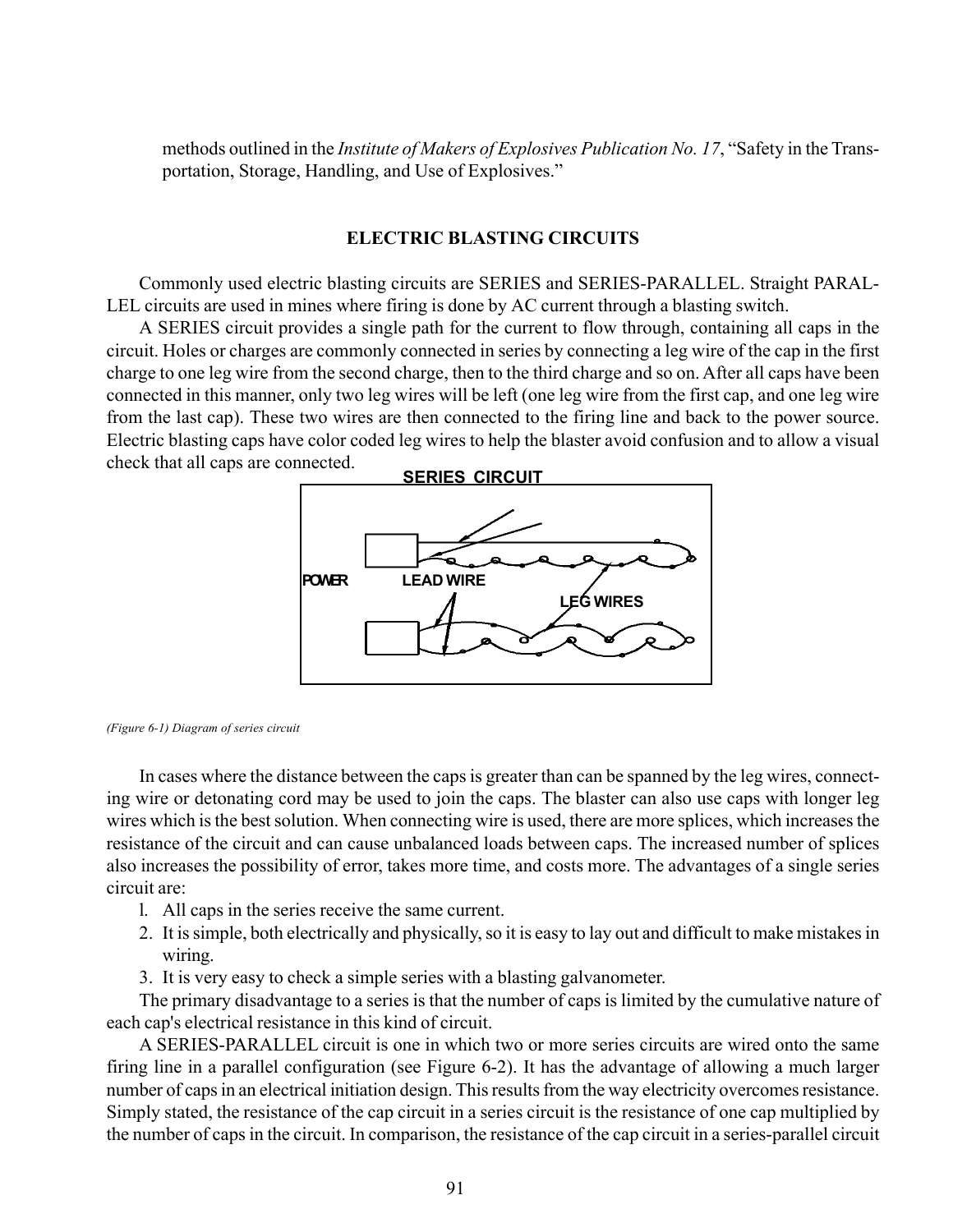is the resistance of one series circuit divided by the number of series in the total circuit. For example:

Series with 10 1.5-ohm caps -  $10 \times 1.5 = 15$  ohms circuit resistance. Series-parallel, 2 series of 10 1.5-ohm caps each -  $10 \times 1.5 = 15$  ohms divided by 2

= 7.5 ohms circuit resistance.

The disadvantage, however, to series-parallel circuits is twofold: The individual series must be balanced within 10 percent (three caps cannot be included in one series and seven caps in another), *and* the blasting machine used must be rated to handle the current requirement, which is higher than for series circuits. The recommendation of the machine manufacturer must be followed. Do not use series-parallel circuits unless you are absolutely certain of what you are doing.

PARALLEL circuits, due to their complexity (multiple interdependent resistance calculations per cap) and high power requirements, are not used outside of major mine and tunnel operations, and are not further discussed in this publication.



*(Figure 6-2) Series-parallel circuit.*

### **SPLICING**

Obviously, it is very important that all splices and connections are made carefully. A faulty connection may interrupt the current flow and cause a misfire. As mentioned before, splices add to the total resistance. Poor splices also reduce the tensile strength of the circuit's wires causing them to pull apart under strains the blaster must expect when loading and wiring up.

Before connecting any wires, the insulation must be removed carefully so as not to nick or cut the wire. The wire should be clean of any coating, dirt, or corrosion.

After splices and connections have been made, care must be taken so they do not short by contacting each other, ground or water. Bare wires and splices should be kept off the ground, using blocks of wood or nonconducting material. Uninsulated wire should not be in contact with the ground at any time.

The most frequent wire connection in blasting is joining the leg wires of the blasting caps in a circuit. The most common method of doing this is: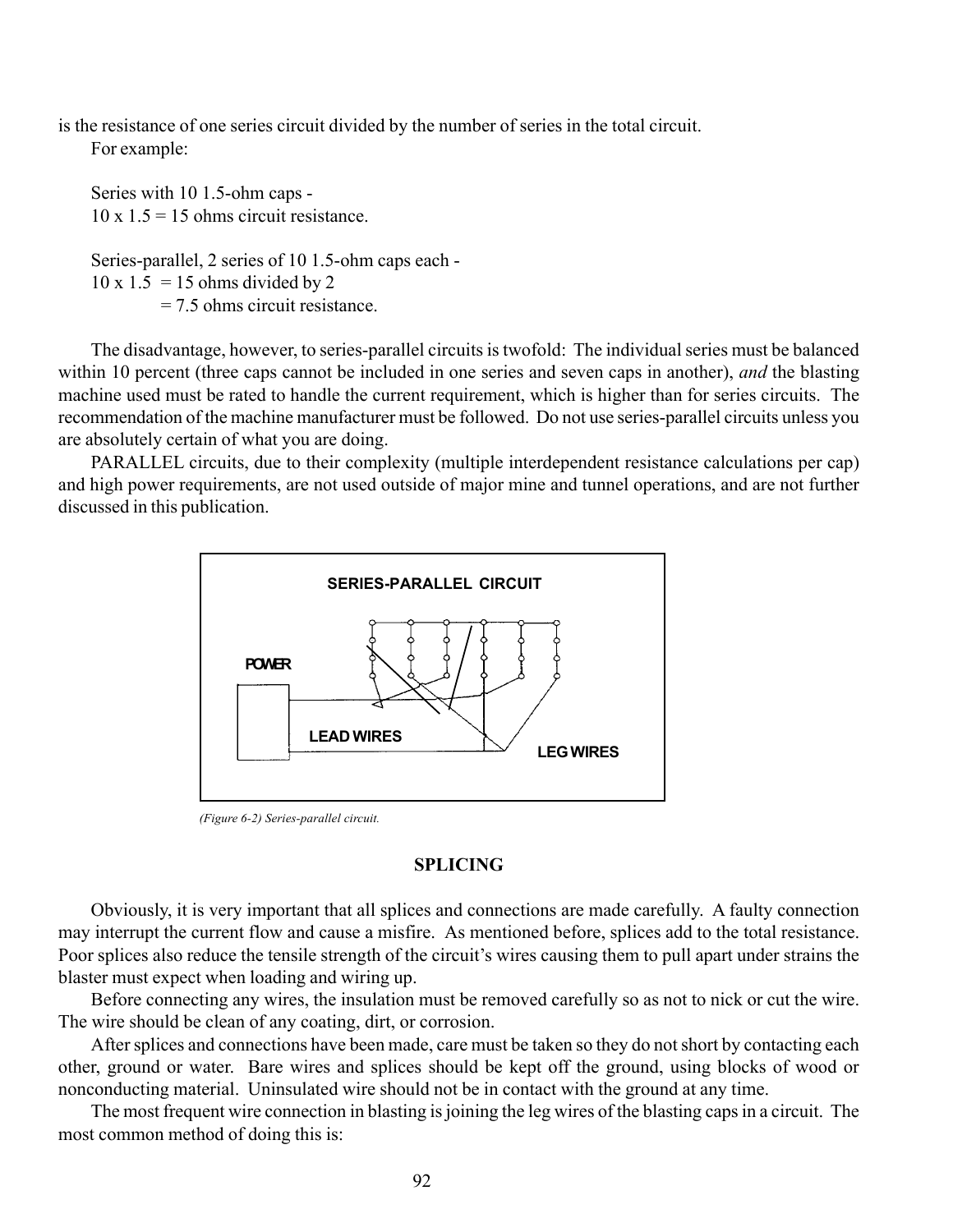- 1. Hold the two bared wires together, side by side, with both ends pointing in the same direction.
- 2. Bend both together at the middle of the bared portion, folding in a way to form a loop.
- 3. Then twist this loop several times.

This forms a strong and a low resistance connection. This connection takes only a few seconds and tends to become tighter if pulled.

 There are many other connections used in the field today. Any connection will work as long as it has strength and contact to provide low resistance.

The blaster-in-charge has the responsibility for wiring the circuit and making all splices and connections. This will keep the wiring consistent and will keep unnecessary traffic from the shot area so as not to trip over and break connections.

### **PRIMERS**

A primer is the explosive unit (cartridge, cast primer) which contains a detonator (blasting cap, detonating cord).

## **General**

**NEVER** prepare more primers than immediately needed.

**NEVER** prepare primers in a magazine or near large quantities of explosive materials.

**NEVER** slit, drop, twist, or tamp a primer.

**NEVER** use a cast primer or booster if the hole for the detonator is too small.

**NEVER** enlarge a hole in a cast primer or booster to accept a detonator.

**NEVER** punch explosive material that is very hard or frozen.

**NEVER** force a detonator into explosive material.

#### **Making Primers With Electric Detonators**

Small Diameter Cartridges (less than 4 inches in diameter) (Figure 6-4): Step 1. Punch a hole straight into one end of cartridge. Step 2. Insert the detonator into the hole. Step 3. Tie leg wires around the cartridge using a half-hitch. **NEVER** pull the wires too tightly. This may break them or damage the insulation.

Large Diameter Cartridges (4 inches and larger in diameter) (Figure 6-4): Step 1. Punch a slanting hole from the center of one end of the cartridge coming out through the side two or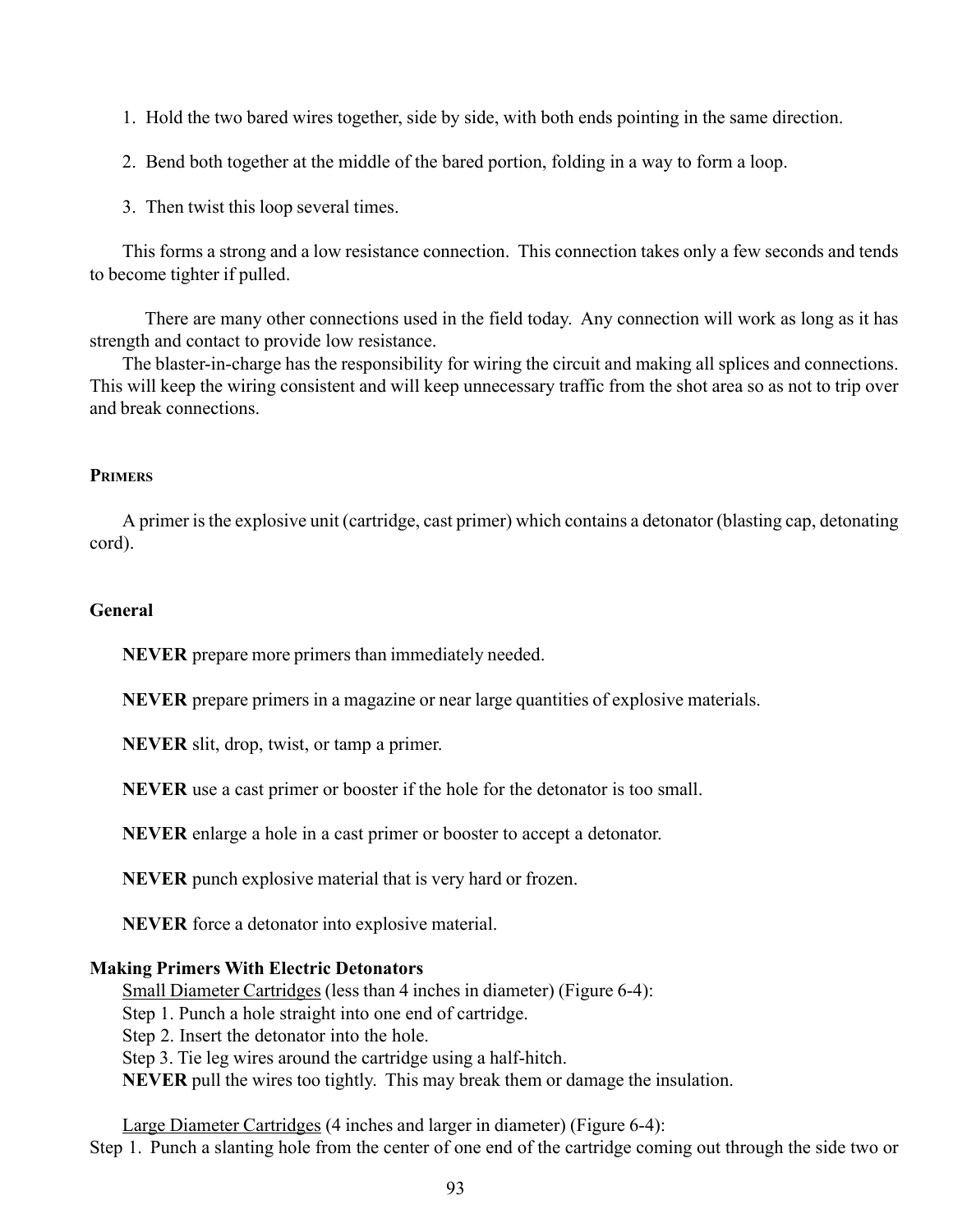more inches from the end.

- Step 2. Fold over the leg wires about 12 inches from the detonator to form a sharp bend.
- Step 3. Push the folded wires through the hole starting at the end of the cartridge and coming out through the side.
- Step 4. Open the folded wires and pass the loop over the other end of the cartridge.
- Step 5. Punch another hole straight into the end of the cartridge beside the first, insert the detonator in this hole, and take up all the slack in the wires.



*(Figure 6-3) Bare leg wires.*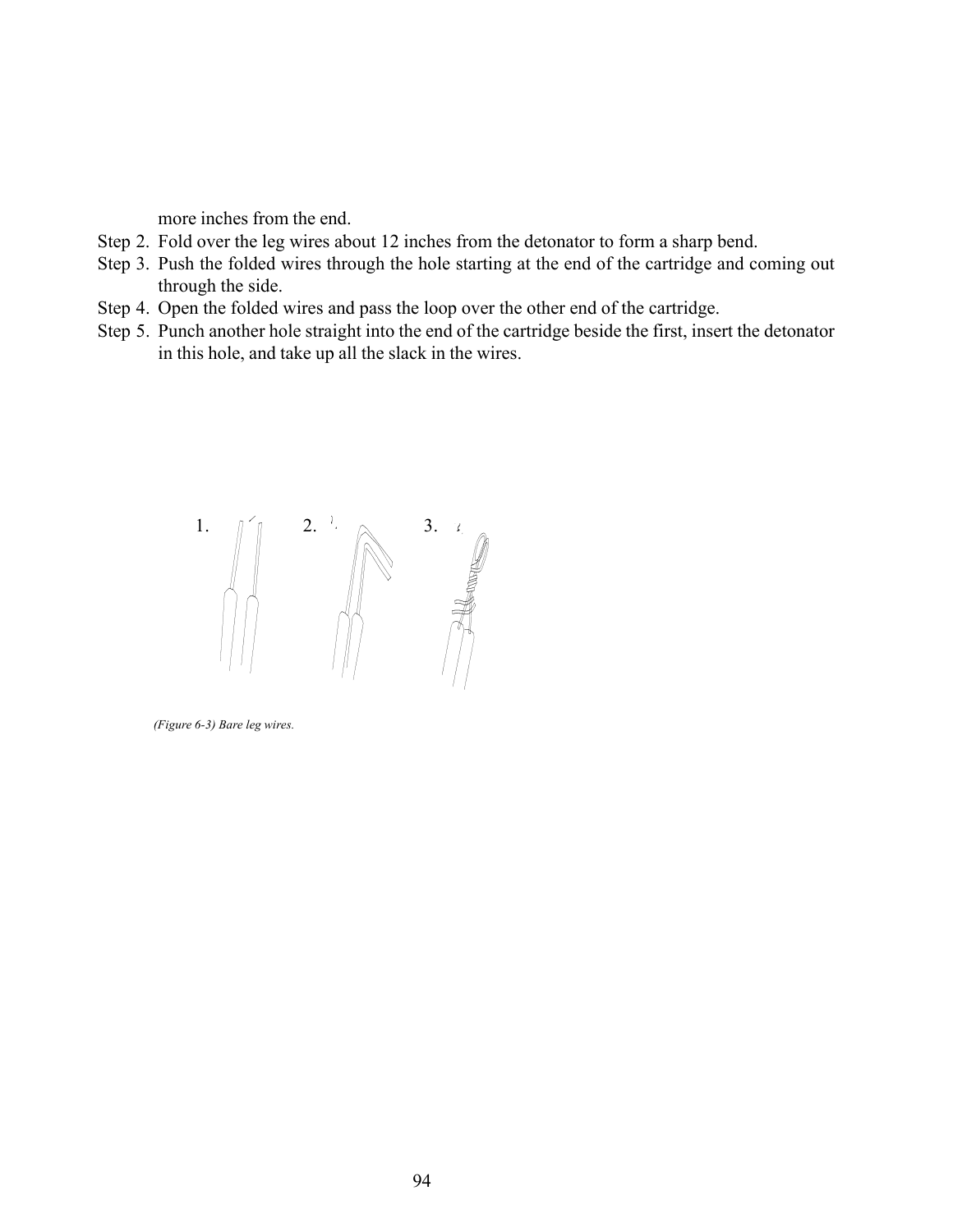

**SMALL DIAMETER LARGE DIAMETER CARTRIDGES**

*(Figure 6-4) Cartridge Diameter*

## **EXPLODING BRIDGEWIRE DETONATORS (EBWS)**

Exploding bridgewire detonators (EBWs) are not subject to detonation by static electricity, stray currents, radio transmitters, etc., and may be safely used where these conditions are present.

Exploding bridgewire detonators and firing sets are manufactured by Reynolds Industries and are approved for NPS use. RP-80, RP501, and RP-83 detonators may be used with detonating cord, or bulk explosives, or cartridges of cap sensitive explosives. RP-80 detonators with cord adapters are used only with detonating cord. RP80 and RP501 detonators are directional, whereas the RP 83 detonators are not.

Use Reynolds FS-9 or FS-10 firing sets in accordance with the manufacturer's instruction.

Consult Reynolds Industries before firing more than two EBWs in series.

Provide enough lead wire to permit the blaster and crew to be at least 500 airline feet from the nearest explosive. Always follow the manufacturer's recommendations for wire gauge and type.

## **DETONATING CORD**

Select a detonating cord consistent with the size and physical condition of the borehole, stemming, and the type of explosive.

Typically, 50-grain down line is used in boreholes. Twenty-five grain down line also works since it is easier to tie and less expensive.

Handle and use detonating cord with the same respect and care given other explosives.

Cut the line of detonating cord extending from a borehole or from a charge from the supply spool before loading the remainder of the borehole or placing additional charges.

Handle and use detonating cord with care to avoid damaging or severing the cord during and after loading and hooking up.

Make sure detonating cord connections are complete and positive in accordance with manufacturer's recommendations.

Make knot-type or other cord-to-cord connections only if the explosives core is dry (See Figure 6-5).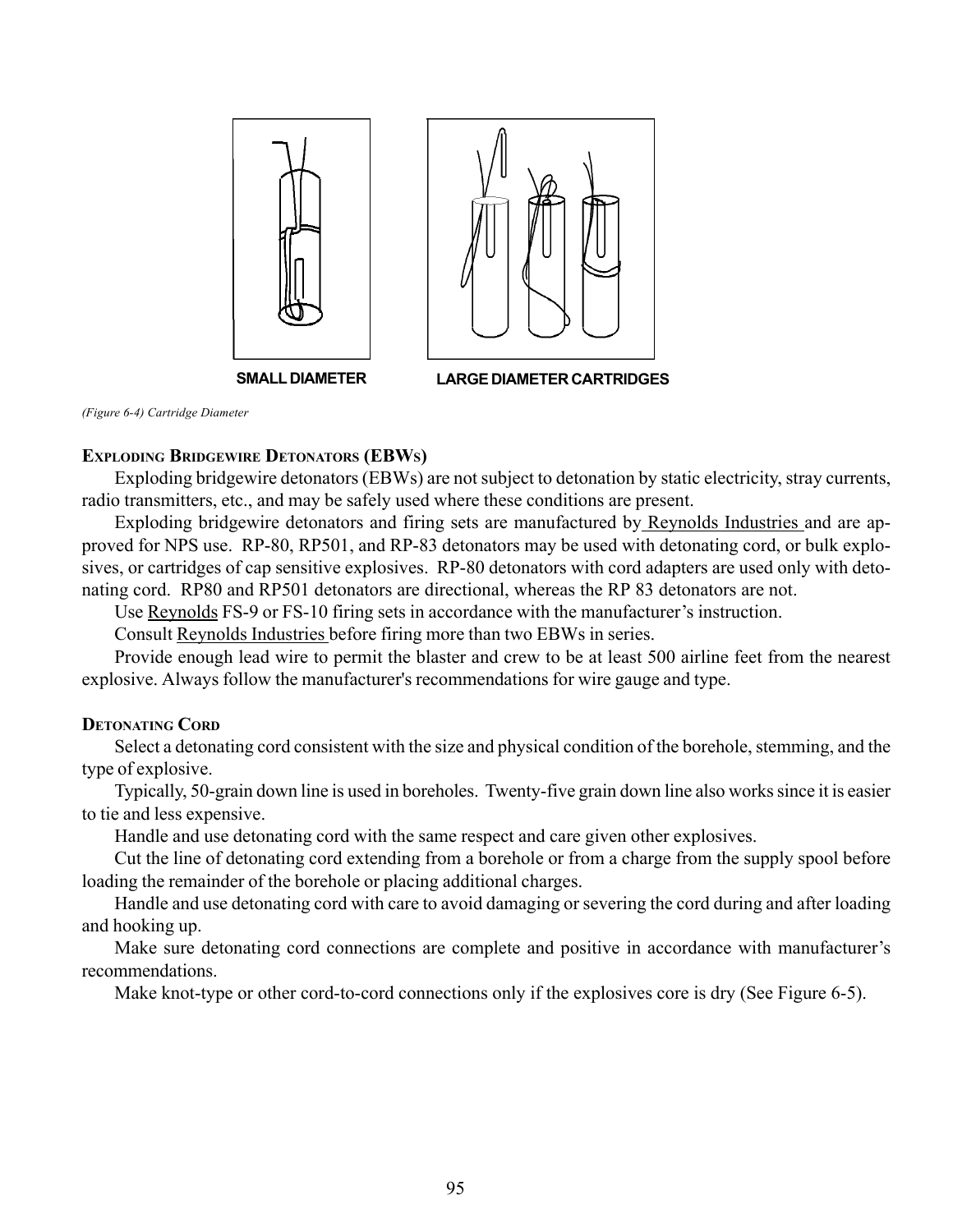Keep all detonating cord trunklines and branchlines free of loops, kinks, or sharp angles that direct the cord back toward the oncoming line of detonation. Be sure to weight the cord.

Inspect all detonating cord connections before firing the blast.

When using detonating cord millisecond-delay connectors or short-interval-delay electric blasting caps with detonating cord, strictly follow manufacturers recommendation when connecting a detonator to detonating cord, tape or otherwise attach the cap securely along the side or end of a three-foot length of detonating cord. The end of the detonator containing the explosive charge must be pointed in the direction in which the detonation is to proceed. Tie the "pigtail" to the main line just before returning to the blasting machine.

Do not bring detonators for firing the trunkline to the loading area or attach them to the detonating cord until everything else is in readiness for the blast.

When detonating cord is used, a double line of cord with frequent crossties should be used throughout, so that the detonation wave can reach the explosive charges from more than one direction. (See Figure 6-6).





### **DRILLING**

Do not start drilling until all remaining butts or old holes are examined for unexploded charges. If any are found, refire them before work proceeds. Never deepen drill holes that have contained explosives or blasting agents.

Make boreholes large enough to admit the explosives cartridges freely. Check holes before loading to determine depth and conditions. Do not drill within 50 feet of a hole loaded with explosives.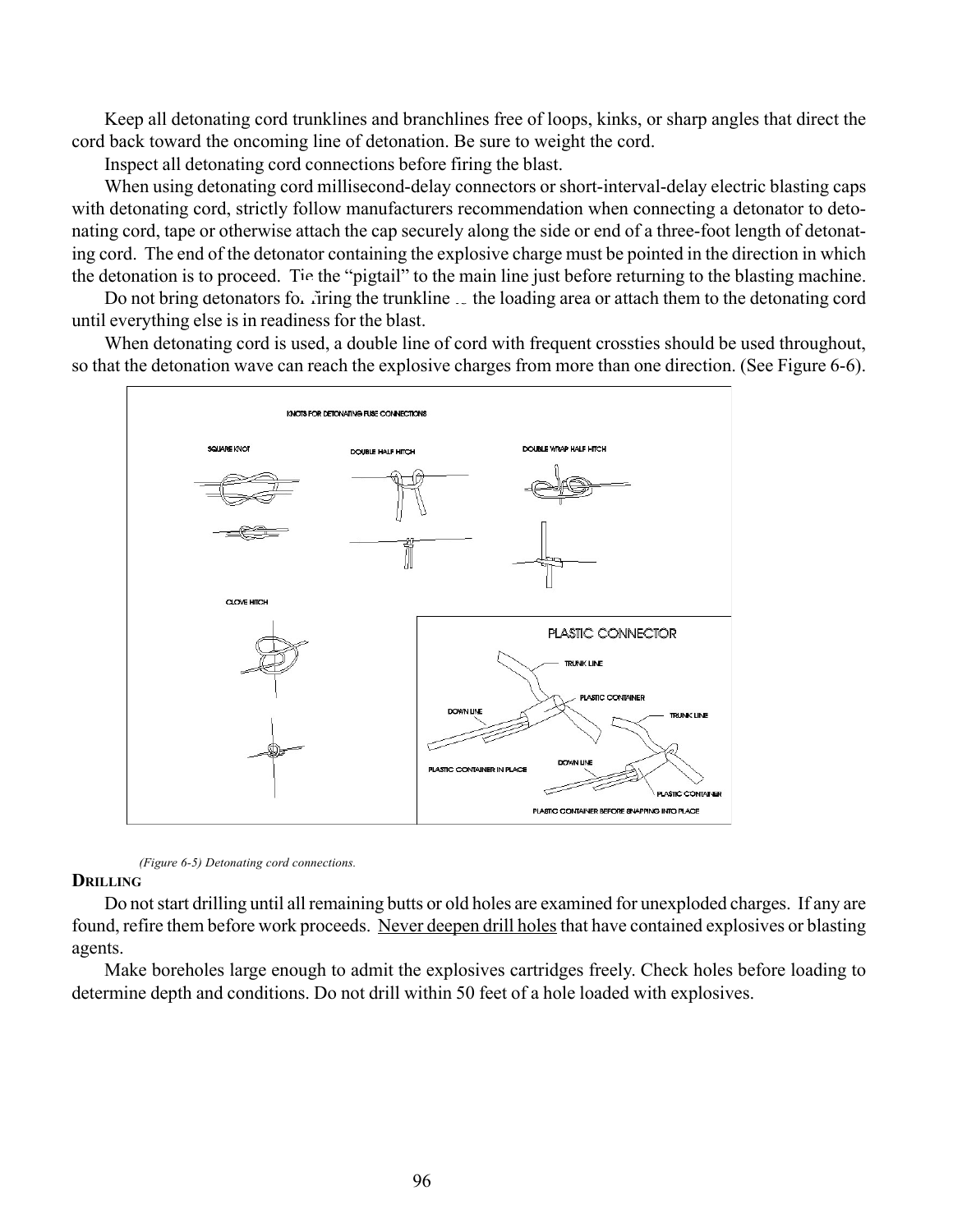

*(Figure 6-6) Double-trunking.*

#### **LOADING**

Establish procedures that permit safe and efficient loading before loading is started. Do not load any holes, except those to be fired in the next round of blasting. After loading, immediately remove all remaining explosives and detonators from the blast area.

Tamp only with blunt wood rods or plastic tamping poles without exposed metal parts. Non-sparking metal connectors may be used for jointed poles. Avoid violent tamping. Never tamp the primer. Tamp the last half of stemming material firmly in place. Take care not to damage detonator wires or detonating cord.

In blasting operations, no drill holes shall be sprung or chambered.

Never leave loaded holes unattended or unprotected. Blasters must schedule work to ensure loaded holes or charges will be shot before they leave the site.

Never leave explosives or blasting agents unattended at the blast site.

Only tools used for loading explosives into holes should be nearby when explosives are delivered. Keep machines and other

equipment out of the area. Do not operate equipment within 50 feet of loaded holes.

The only activity permitted in a blast area is that required for loading holes with explosives.

If more than one blaster has been loading holes in the same area, the blaster-in-charge will check the wiring to ensure that all charges are properly connected in the circuit.

### **WIRING**

Wire all caps in series. Do not wire more caps in a series than the rated capacity of the blasting machine.

For multiple shots, use standard 14-gauge or larger solid copper wire with no bare joints. Tape splices and support them off the ground. When using 20-gauge firing line, on other than EBW systems, get regional blasting officer approval.

Provide sufficient lead wire to permit the blaster and crew to be a minimum of 500 airline feet away from the nearest explosive charge.

Prevent lead wires and detonator wires from contacting any part of a telephone line, transmission line, or other electric installation.

After lead wires have been wired into the circuit with all connections tight and the wire clean, and before attaching lead wires to the blasting machine, check the circuit with an approved galvanometer or an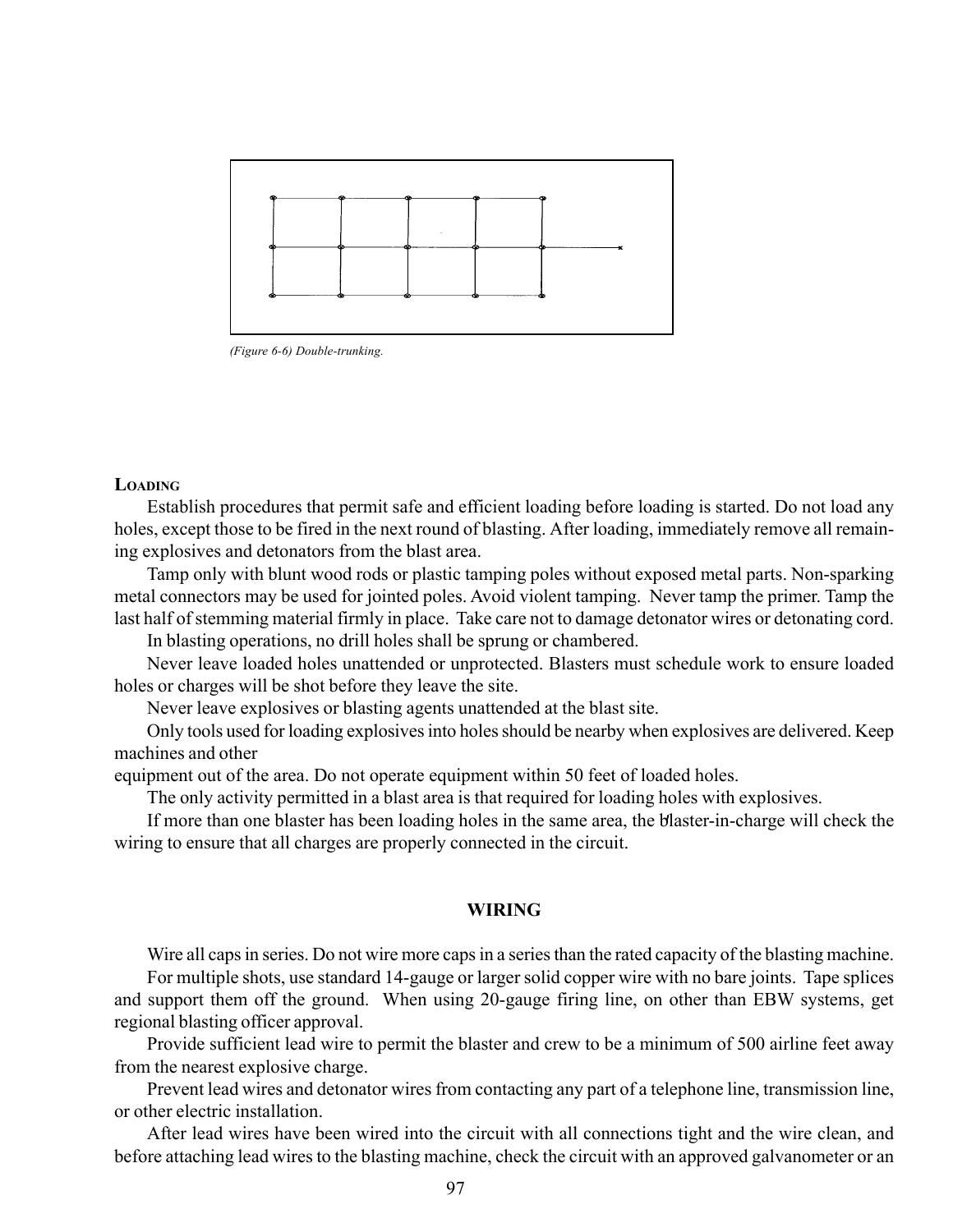approved blaster's ohmmeter to see if it is closed.

### **FIRING**

The blaster-in-charge must be assured that everyone is in a safe location. The blaster-in-charge is the last person to leave the blast area.

Use only approved capacitor discharge or generator blasting machines.

The blaster-in-charge of the shot shall connect the lead wires to the blasting machine.

Where practical, keep the blasting machine in a moisture-proof, locked box, and remove only when used.

Be sure safety switches are in the same position before connecting lead wires.

The blaster-in-charge is responsible for the blasting machine when it is not in use on the project.

### **FIRING PROCEDURES**

- a. Personnel must not be in front of the shot; they should be off to one side at least 500 airline feet from the nearest explosives. Vehicle and pedestrian traffic approaching the blasting area by road or trail must be stopped at least 700 airline feet from the blasting area when the first "fire" is given, and held until the area is cleared by the blaster-in-charge.
- b. The blaster-in-charge must shout "fire" three times before each shot, and sufficiently in advance to permit all persons to reach a point of safety. Refer to the complete firing sequence in Chapter 5 - Blast Area Security.
- c. Where noises make shouts inaudible, use bullhorns, whistles, or low-wattage radios. If radios are used when blasting with electric caps, observe the minimum distances shown in Tables 6-1 through 6-5. These limits on radio use do not apply when using EBWs or Nonel.
- d. All personnel must face the blast, with backs to the sun if possible, to provide the best chance to watch for and avoid flying debris. The must also be in the safest direction from the blast to avoid fumes.
- e. Immediately after the blast, the blaster-in-charge disconnects the lead wires from the machine, twists the bare ends together, and secures the machine so it cannot be activated.

| Transmitter Power (*)                                                                                                                             | <b>Minimum Distance</b> |  |
|---------------------------------------------------------------------------------------------------------------------------------------------------|-------------------------|--|
| (Watts)                                                                                                                                           | Feet)                   |  |
| Up to 4,000                                                                                                                                       | 750                     |  |
| 5.000                                                                                                                                             | 850                     |  |
| 10,000                                                                                                                                            | 1,200                   |  |
| 25,000                                                                                                                                            | 2,000                   |  |
| 50,000(2)                                                                                                                                         | 2,800                   |  |
| 100,000                                                                                                                                           | 3,900                   |  |
| 500,000                                                                                                                                           | 8,800                   |  |
| Power delivered to antenna.<br>(1)<br>50,000 watts is the present maximum power of U.S. broadcast<br>(2)<br>transmitters in this frequency range. |                         |  |

*(Figure 6-7) Recommended distances for commercial AM Broadcast transmitters 0.535 to1.605 MHz.*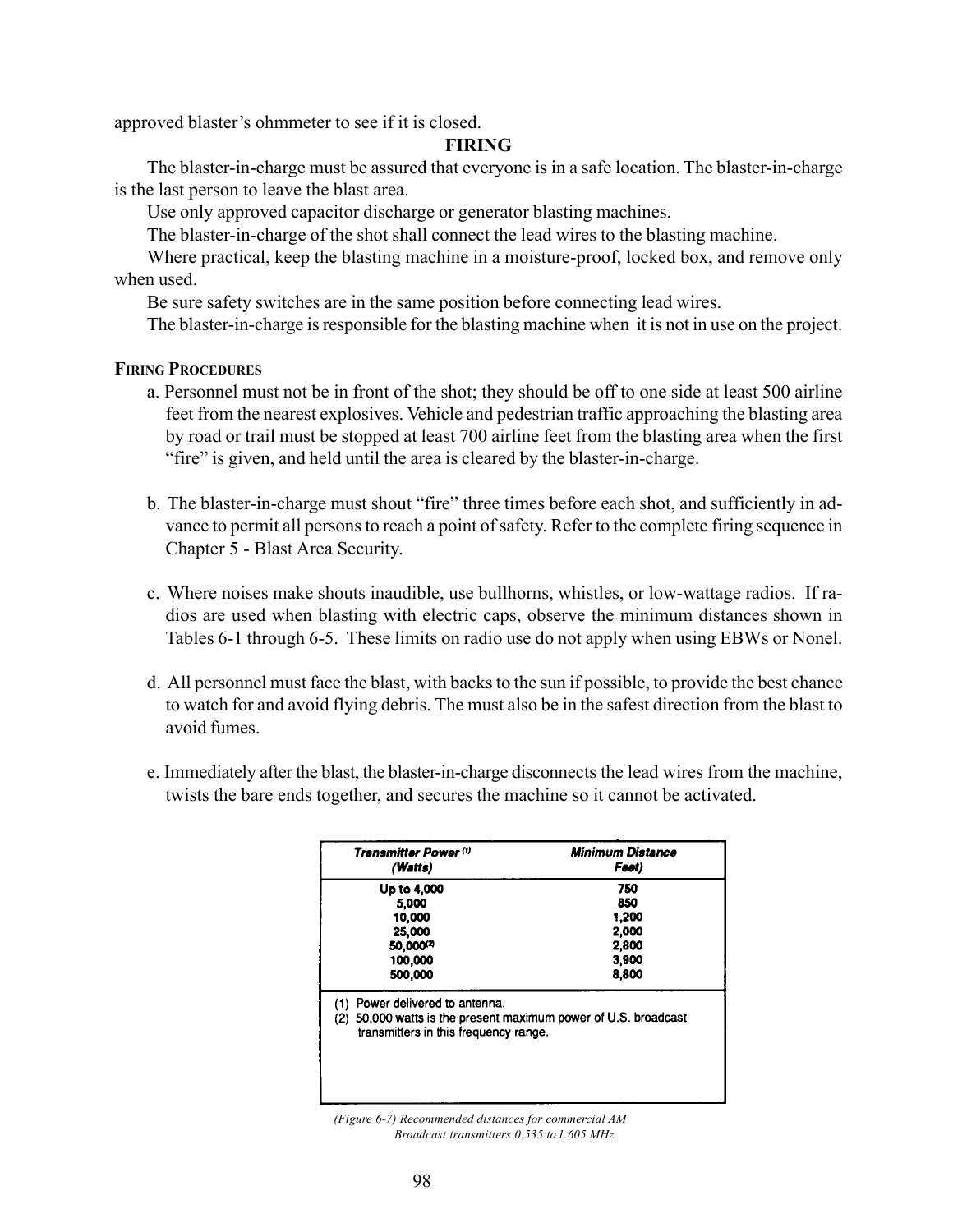| <b>Effective Radiated Power</b><br>(Watts)                                   | Minimum Distance<br>(Foot) |  |  |  |
|------------------------------------------------------------------------------|----------------------------|--|--|--|
| Up to 10,000                                                                 | 600                        |  |  |  |
| 1,000,000                                                                    | 2,000                      |  |  |  |
| 5,000,000 (1)                                                                | 3,000                      |  |  |  |
| 100,000,000                                                                  | 6,000                      |  |  |  |
| (1) Present maximum power channels 14 to 83 - 5,000 000 watts.               |                            |  |  |  |
| From Institute of Makers of Explosives, Publication 20, Safety Guide for the |                            |  |  |  |
| Prevention of Radio Frequency Radiation Hazards in the Use of Electric       |                            |  |  |  |
| <b>Blasting Caps (March 1971)</b>                                            |                            |  |  |  |

*(Figure 6-8) Recommended distances from UHF TV transmitters.*

| <b>Transmitter Power (1)</b><br>(Watts)                                                              | Minimum Distance<br>Føøt)                                        |  |  |
|------------------------------------------------------------------------------------------------------|------------------------------------------------------------------|--|--|
| 100                                                                                                  | 750                                                              |  |  |
| 500                                                                                                  | 1,700                                                            |  |  |
| 1.000                                                                                                | 2,400                                                            |  |  |
| 5,000                                                                                                | 5,500                                                            |  |  |
| 50,000<br>500,000(4)                                                                                 | 17,000<br>55,000                                                 |  |  |
| (1)                                                                                                  | Based on the configuration shown in Fig. 2b using 20.8 MHz which |  |  |
| is the most sensitive frequency.                                                                     |                                                                  |  |  |
| 2) This table should be applied to International Broadcast Transmitters<br>in the 10-25 $MHz$ range. |                                                                  |  |  |
| (3) Power delivered to antenna.                                                                      |                                                                  |  |  |
| (4) Present maximum for International Broadcast.                                                     |                                                                  |  |  |

*<sup>(</sup>Figure 6-9) Recommended distances for transmitters up to 30 MHz (excluding AM broadcast). Calculated for a specific loop pickup configuration.*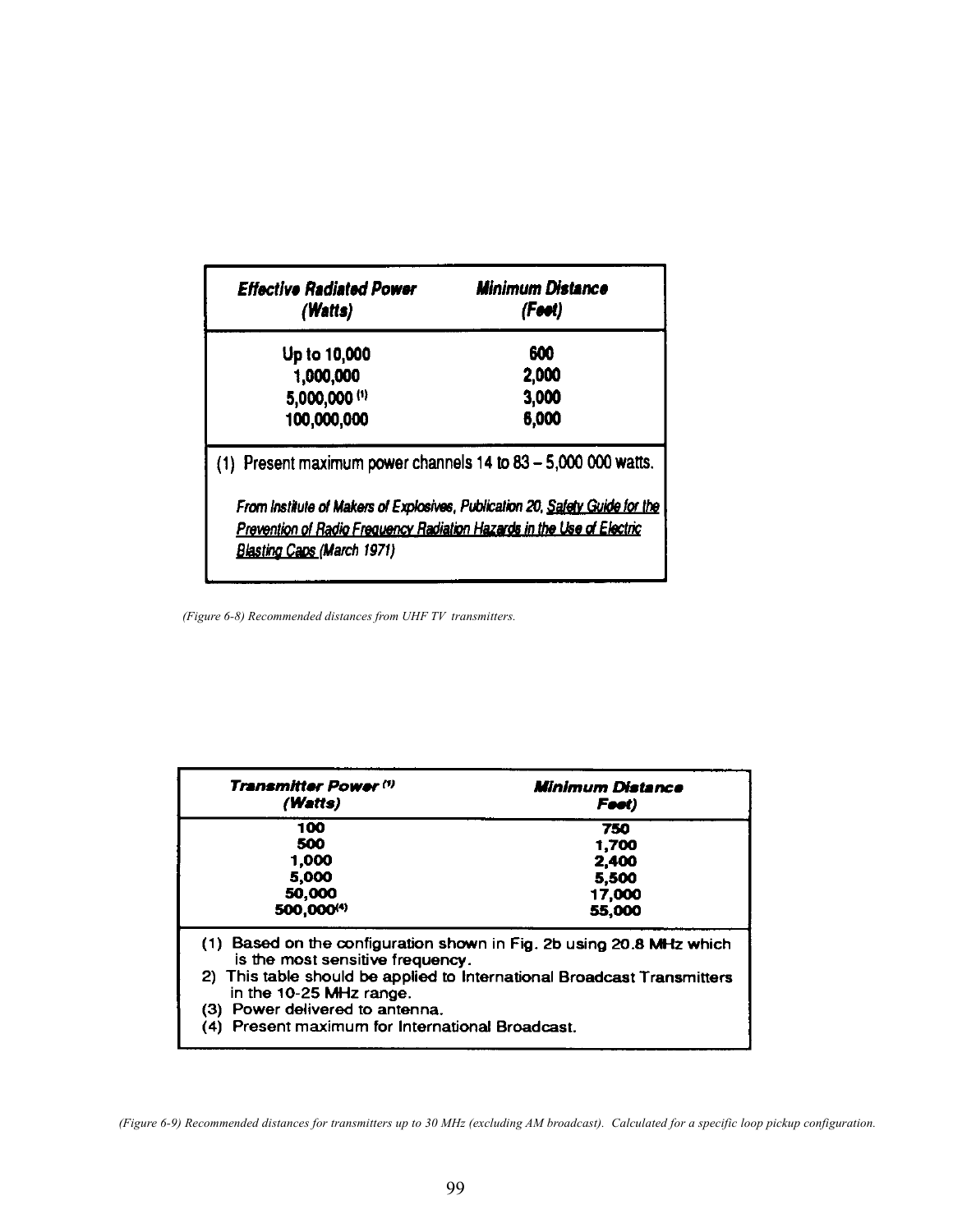| Transmitter <sup>(1)</sup><br>Power<br>(Watts)                                                                                                                                                                                                                                                                                                                                                                                                                                                                                                          | ₩<br>1.6 to 3.4 MHz<br>Industrial                                              | IIF<br>28 to 29.7 MHz<br>Amateur | VНF<br>35 to 36 MHz Public Use<br>42 to 44 MHz Public Use<br>50 to 54 MHz Amateur | VRF<br>144 to 148 MHz Amateur<br>150.8 to 161.6 MHz<br>Public Use | UHF<br>450 to 470 MHz<br>Public Use |  |  |  |
|---------------------------------------------------------------------------------------------------------------------------------------------------------------------------------------------------------------------------------------------------------------------------------------------------------------------------------------------------------------------------------------------------------------------------------------------------------------------------------------------------------------------------------------------------------|--------------------------------------------------------------------------------|----------------------------------|-----------------------------------------------------------------------------------|-------------------------------------------------------------------|-------------------------------------|--|--|--|
| 10                                                                                                                                                                                                                                                                                                                                                                                                                                                                                                                                                      | 40                                                                             | 100                              | 40                                                                                | 15                                                                | 10                                  |  |  |  |
| 50                                                                                                                                                                                                                                                                                                                                                                                                                                                                                                                                                      | 90                                                                             | 220                              | 90                                                                                | 3s                                                                | 20                                  |  |  |  |
| 100                                                                                                                                                                                                                                                                                                                                                                                                                                                                                                                                                     | 125                                                                            | 310                              | 130                                                                               | 50                                                                | 30                                  |  |  |  |
| 180(2)                                                                                                                                                                                                                                                                                                                                                                                                                                                                                                                                                  |                                                                                |                                  |                                                                                   | 65                                                                | 40                                  |  |  |  |
| 250                                                                                                                                                                                                                                                                                                                                                                                                                                                                                                                                                     | 200                                                                            | 490                              | 205                                                                               | 75                                                                | 45                                  |  |  |  |
| 500(4)                                                                                                                                                                                                                                                                                                                                                                                                                                                                                                                                                  |                                                                                |                                  | 290                                                                               |                                                                   |                                     |  |  |  |
| 600(4)                                                                                                                                                                                                                                                                                                                                                                                                                                                                                                                                                  | 300                                                                            | 760                              | 315                                                                               | 115                                                               | 70                                  |  |  |  |
| 1,000(9                                                                                                                                                                                                                                                                                                                                                                                                                                                                                                                                                 | 400                                                                            | 980                              | 410                                                                               | 150                                                               | 90                                  |  |  |  |
| 10,000 <sup>(4)</sup>                                                                                                                                                                                                                                                                                                                                                                                                                                                                                                                                   | 1 250                                                                          |                                  | 1,300                                                                             |                                                                   |                                     |  |  |  |
|                                                                                                                                                                                                                                                                                                                                                                                                                                                                                                                                                         | Citizens 8and (Walk e-Talkie) 5 watts Minimum Distance 5 ft-26 96 to 27 23 MHz |                                  |                                                                                   |                                                                   |                                     |  |  |  |
| Power delivered to antenna.<br>(1)<br>Maximum power for two-way mobile units in VHF (150.8 to 161.6 MHz range) and for two-way mobile and fixed station units in UHF (450 to 460 MHz range).<br>(2)<br>Maximum power for major VHF two-way mobile and fixed station units in 35 to 44 MHz range.<br>(3)<br>Maximum power for two-way fixed station units in VHF (150.8 to 161.6 MHz range).<br>(4)<br>Maximum power for amateur radio mobile units.<br>(5)<br>Maximum power for some base stations in 42 to 44 MHz band and 1.6 to 1.8 MHz band.<br>(6) |                                                                                |                                  |                                                                                   |                                                                   |                                     |  |  |  |

*(Figure 6-10) Recommended distances of mobile transmitters including amateur and citizens' band minimum distance (feet).*

| <b>Effective Radiated Power</b> | <b>Minimum Distance (Feet)</b>                                                                                               |       |  |  |
|---------------------------------|------------------------------------------------------------------------------------------------------------------------------|-------|--|--|
| (Watts)                         | Channtels 2 to 6 and FM Channels 7 t0 13                                                                                     |       |  |  |
| Up to 1,000                     | 1,000                                                                                                                        | 750   |  |  |
| 10,000                          | 1,800                                                                                                                        | 1,300 |  |  |
| 100,000 <sup>(0</sup>           | 3,200                                                                                                                        | 2,300 |  |  |
| 316,000 (2)                     | 4,300                                                                                                                        | 3,000 |  |  |
| 1,000,000                       | 5,800                                                                                                                        | 4,000 |  |  |
| 10,000,000                      | 10,2000                                                                                                                      | 7,400 |  |  |
|                                 | (1) Present maximum power channels 2 to 6 and FM 100,000 watts.<br>(2) Present maximum power channels 7 to 13-316,000 watts. |       |  |  |
|                                 |                                                                                                                              |       |  |  |
|                                 |                                                                                                                              |       |  |  |

*(Figure 6-11) Recommended distances for VHF TV and FM broadcasting transmitters.*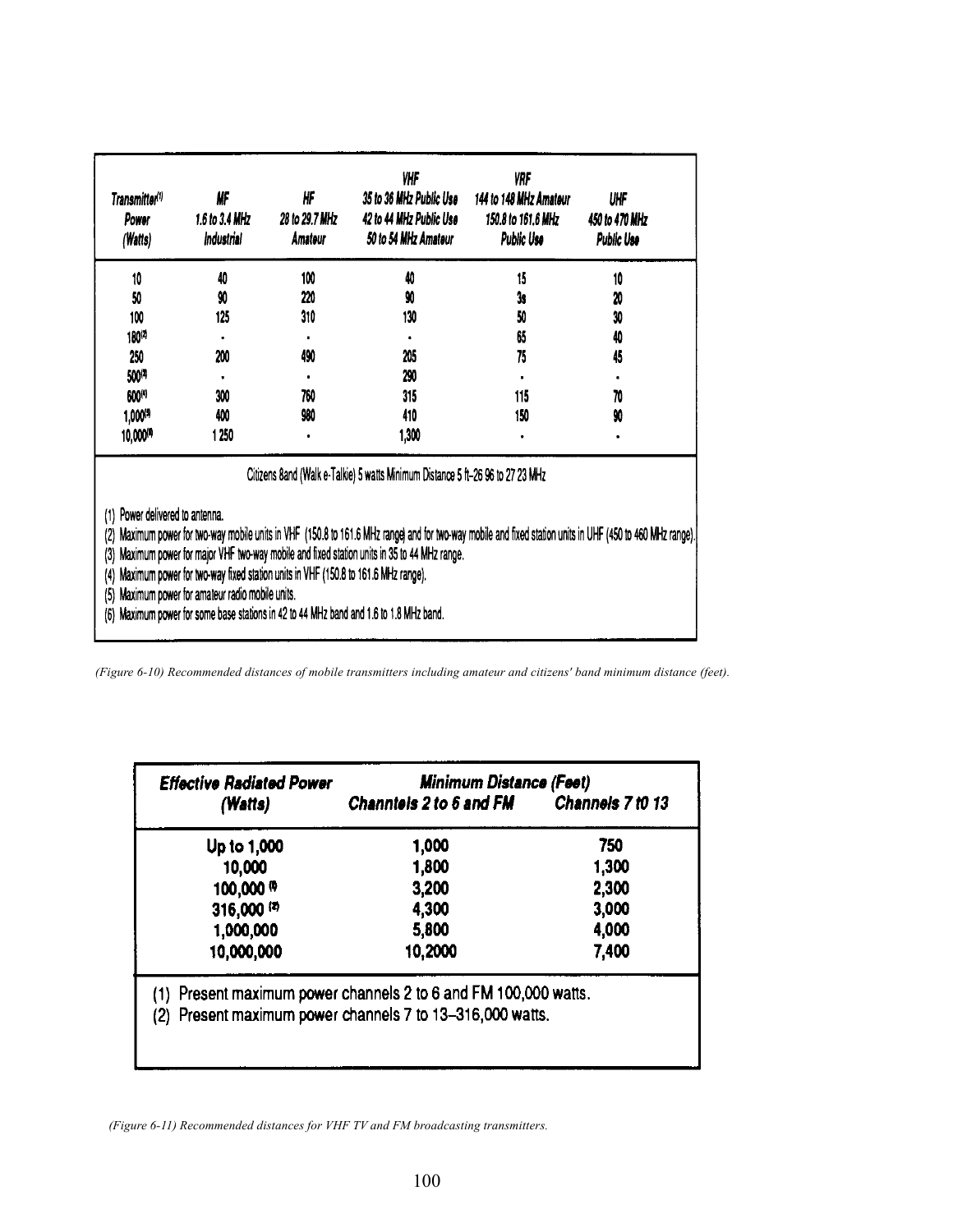### **STATIC ELECTRICITY**

Take precautions to prevent accidental firing of electric blasting caps from current induced by radar, radio transmitters, lightning, adjacent power lines, dust storms, clothing, portable electric cables for equipment, or other sources of extraneous electricity.

- a. Do not throw electric blasting cap leg wires through the air. Unfold or unroll near the ground.
- b. Shunt EBC detonators in holes that have been primed and loaded until wired into the blasting circuit.
- c. Do not load boreholes when an electrical storm is in progress or approaching.
	- (1) If holes are loaded and a storm occurs, keep the danger area clear and post flaggers in the same manner as shots are fired.
	- (2) If holes are loaded, but not connected to the lead wire, do not shunt the series; leave it open.
- d. Use detonating cord or other nonelectric system in place of electric blasting caps in power line areas. If the current cannot be interrupted, use EBWs or nonelectric detonators on work within 300 feet of the line. EBWs and non-electric detonators must also be used within the minimum distance (as described in *IME Publication No. 20*) from a permanent radio or TV transmitting station (See Tables 6-1 through 6-5).
- e. Clothing Although not a major cause of accidental detonation, clothing can generate enough static electricity to detonate electric blasting caps. The most hazardous condition occurs when wearing clothing of different fabrics, particularly wool when worn with dacron or nylon on a dry, cold day. Take these precautions:
	- (1) Wear cotton or wool. Avoid wearing synthetics such as dacron or nylon, particularly with wool garments.
	- (2) Do not remove coat or sweater while working with detonator.
	- (3) Discharge static electricity by grounding body for at least five seconds.
	- (4) When hazardous amounts of static electricity exist, use EBWs or nonelectric initiation systems.

## **BLASTING WITH SAFETY FUSE**

NPS-65 prohibits the use of all cap and fuse devices.

# **BLASTING WITH DETONATING CORD**

Detonating cord is a linear form of a high explosive. Unlike black powder, detonating cord contains a core of a very high-velocity explosive that detonates (rather than burns) at a speed of about four miles per second. The core is usually PETN, a high explosive with a velocity of about 22,000 feet per second.

When detonating cord explodes, it sends a shock wave along its entire length which is capable of detonating any cap sensitive high explosive that it comes in contact with. About four inches of detonating cord has the same power as a No. 8 strength blasting cap.

There is less risk in handling and loading when using detonating cord than there is when using caps. However, any blasting system is hazardous. Blasting safety depends on the training and experience of the blaster.

Detonating cord firing systems are often substituted for electric methods of firing under conditions when stray current or radio frequency energy may present problems for electrical blasting.

Most cords detonate at speeds of 21,000 to 24,000 feet per second. The speed depends on the manufac-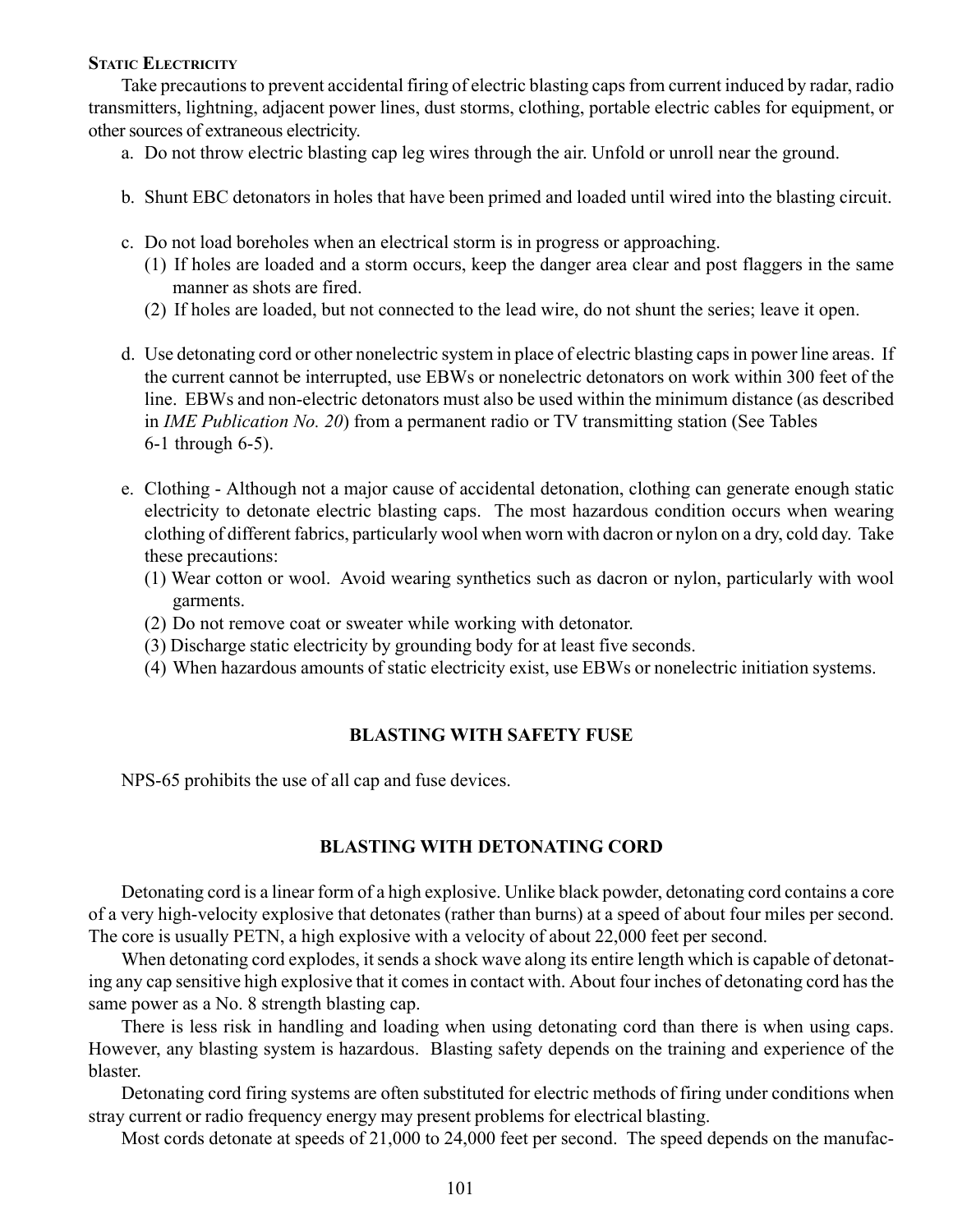turer, the content of the powder train and the cord loads. These loads can vary from 18 to as high as 400 grains per foot. Most popular loads are 25, 40, or 50 grains. Detonating cord resembles safety fuse in appearance. However, you cannot light detonating cord with a match. The cord, like most other explosives, needs an initiating device. The usual method is a fuse cap or electric blasting cap taped securely to the side of the detonating cord, pointed in the direction the explosive is to follow, or travel down the cord.

The main line of detonating cord, which runs through the area where you have placed explosive charges, is called a "trunkline." Lines of cord which run from this trunkline to the individual charges are called "downlines" or "branchlines"

### **PRIMING WITH DETONATING CORD**

The first cartridge to enter the hole is usually fixed as a primer. This provides a length of detonating cord running the full length of the main charge to the primer at the bottom.

The most common method of priming small diameter cartridges with detonating cord is to punch a deep hole in one end of the cartridge, tie a half-hitch knot in the end of the cord, and insert the knotted end into the hole. The cord is then bent and passed along the cartridge and taped there with plastic tape.

Or, the blaster can punch a downward angled hole completely through the cartridge at about the middle of the cartridge and another hole in the bottom as before. The blaster then runs the cord through the angle hole and inserts the knotted end in the bottom. The cord is then pulled to tighten the cord in the cartridge.

#### **JOINING DETONATING CORD**

In preparing a detonating cord firing system, trunklines must often be extended; branch and downlines must be tied into the trunklines. This calls for tying knots in the detonating cord.

Different types and makes of cord are more flexible and easily tied than others. For connecting lengths of detonating cord, such as in extending a trunkline system or attaching a pigtail, the common square knot is recommended.

For connecting downlines to trunklines, a double-wrap half- hitch or "girth hitch" is most commonly used.

All knot connections must be tight to provide close contact between the two pieces of cord. Plastic connectors are available to make connections in the grades of detonating cord that are difficult to tie.

All lines tied to a trunkline should be at right angles to it. If this is not done, the cord could be thrown off or cut off before it is initiated.

### **DETONATING CORD FIRING SYSTEMS**

For instantaneous firing, the trunkline is unreeled so that it lies across the top of the holes to be fired. It should be reasonably slack to facilitate tying knots.

For two rows of charges, the cord is unreeled in the same manner, but the cord is joined together. This minimizes the chances for misfires.

More rows may be added in the same manner, with the addition of crossties to create a complete circuit, and two waves traveling in two directions around the circuit.

### **DELAY FIRING WITH DETONATING CORD**

Delay firing with detonating cord is a little more complicated than with electric blasting caps, but still not that difficult. The major problem with detonating cord delays is the possibility of cutoffs. This is because the timing delays are on the surface of the blast area. This exposes the delays to ground movement and flying rocks.

Usually, the greater the delay, the greater the chance for a misfire from trunkline cutoff. This dictates that cutoff problems can be avoided by using the shortest delays possible within the design limits of the blast. The rule of thumb is one millisecond per foot of spacing. Therefore, if the holes were 15 feet apart, the delay should be 15 milliseconds or less. If the material to be blasted is seamy or naturally broken, the delay should be further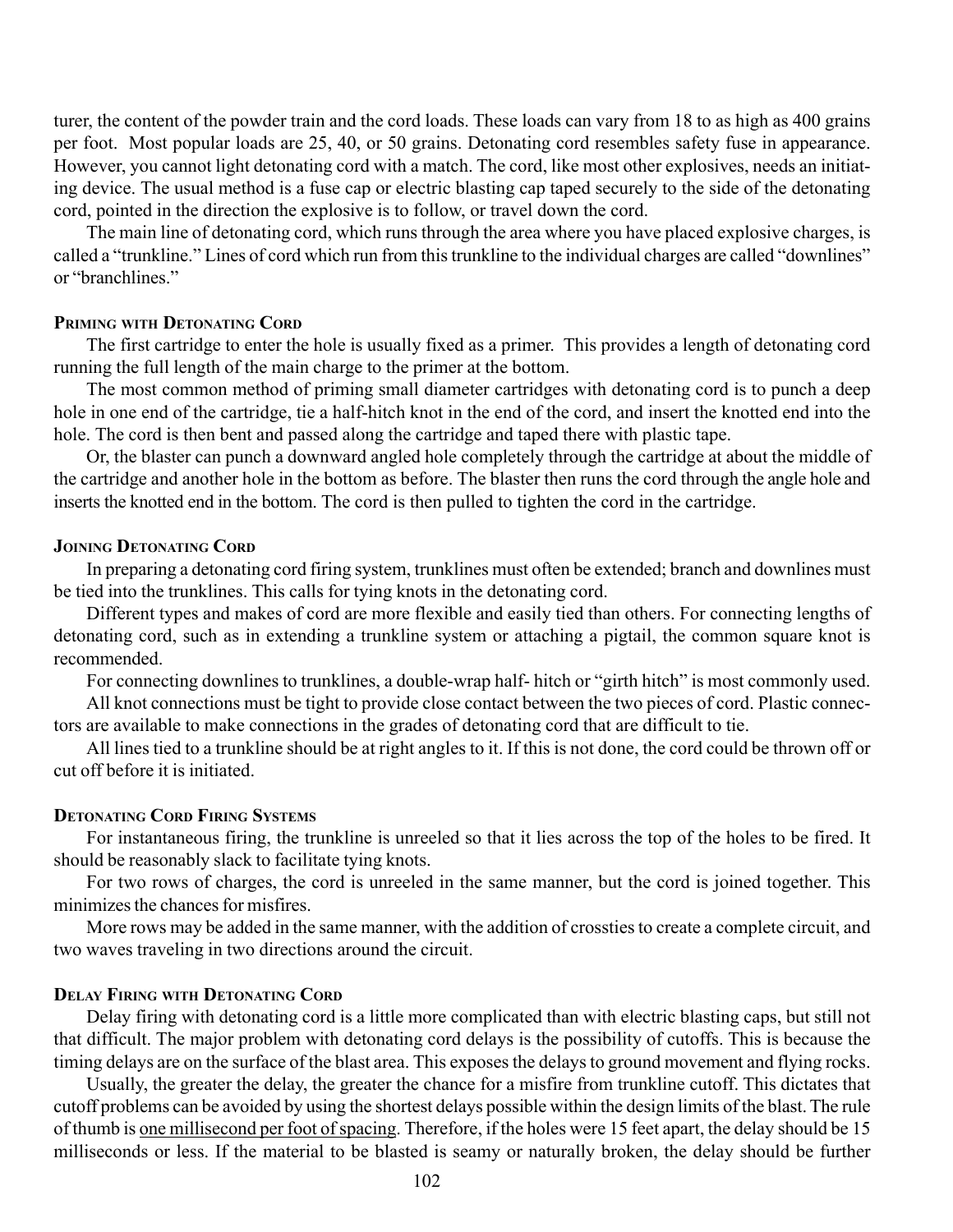reduced. However, a number of interrelated factors affect blast performance, including type of explosive, per-hole load, in-hole load distribution, and per-delay-interval load; the actual delay interval selected must be based on all these factors.

One of the safest and most efficient methods of delay firing with cord occurs with the use of millisecond delay connectors inserted in the trunkline, just before the downline leading to the hole to be delayed. The connectors are molded plastic sleeves fashioned so that detonating cord can be looped and locked into place with a tapered pin at each end. They contain a copper tube delay element in the center. These delay connectors can also be a molded plastic connector block, containing the delay element, connected by a short piece of shock tubing. The cord is connected to the connector blocks on each end of the delay connector. These connectors are delay timing mechanisms which interrupt the normal speed of detonation of the trunkline by a specific amount of time. The connectors contain sensitive explosives and should be treated and stored the same as a blasting cap. When placed into the detonating cord trunkline, they should be placed as close as possible to the hole they are delaying (but at least six inches away from the downline knot). Therefore, they are least likely to be disturbed by the detonation of the previous hole.

Normally, the millisecond connectors are available in either 9, 17, 25, 50 or 75 millisecond delays. When using the 25 millisecond connectors, the detonation takes 25 milliseconds to travel through each connector in its path. In the following diagram, there are five holes loaded and primed with detonating cord, using no delay connectors.

When the electric blasting cap is fired, the detonating cord carries the detonation so quickly that all five holes are considered to fire simultaneously. However, if a 25 millisecond delay connector is inserted in the trunkline before each hole except the first, the shot is broken into five separate delay intervals.



*(Figure 6-8) A shot can be broken into five separate delay intervals.*

The first hole will detonate immediately with the blasting cap. The second hole will fire 25 milliseconds later because of the delay connector. The third will fire 25 milliseconds later than the second, or 50 milliseconds after the cap has fired; and so on. Incorporating delays into the detonating cord shots increase the fragmentation of the rock being broken and reduces potentially harmful ground vibrations (as does all delay systems).

In the following examples, patterns are laid out with millisecond connectors in various places to create delay patterns. The EBC indicates the point of initiation. The numbers above the borehole represent the time in milliseconds after the cap fires that the borehole will detonate. "X" represents the delay connector inserted in the detonating cord.

Note that there are a maximum of two holes per delay in the following pattern. If the delay connector is omitted on the crossties, the delay pattern becomes the "V cut." The following is an example of the delay pattern for the so-called "V cut":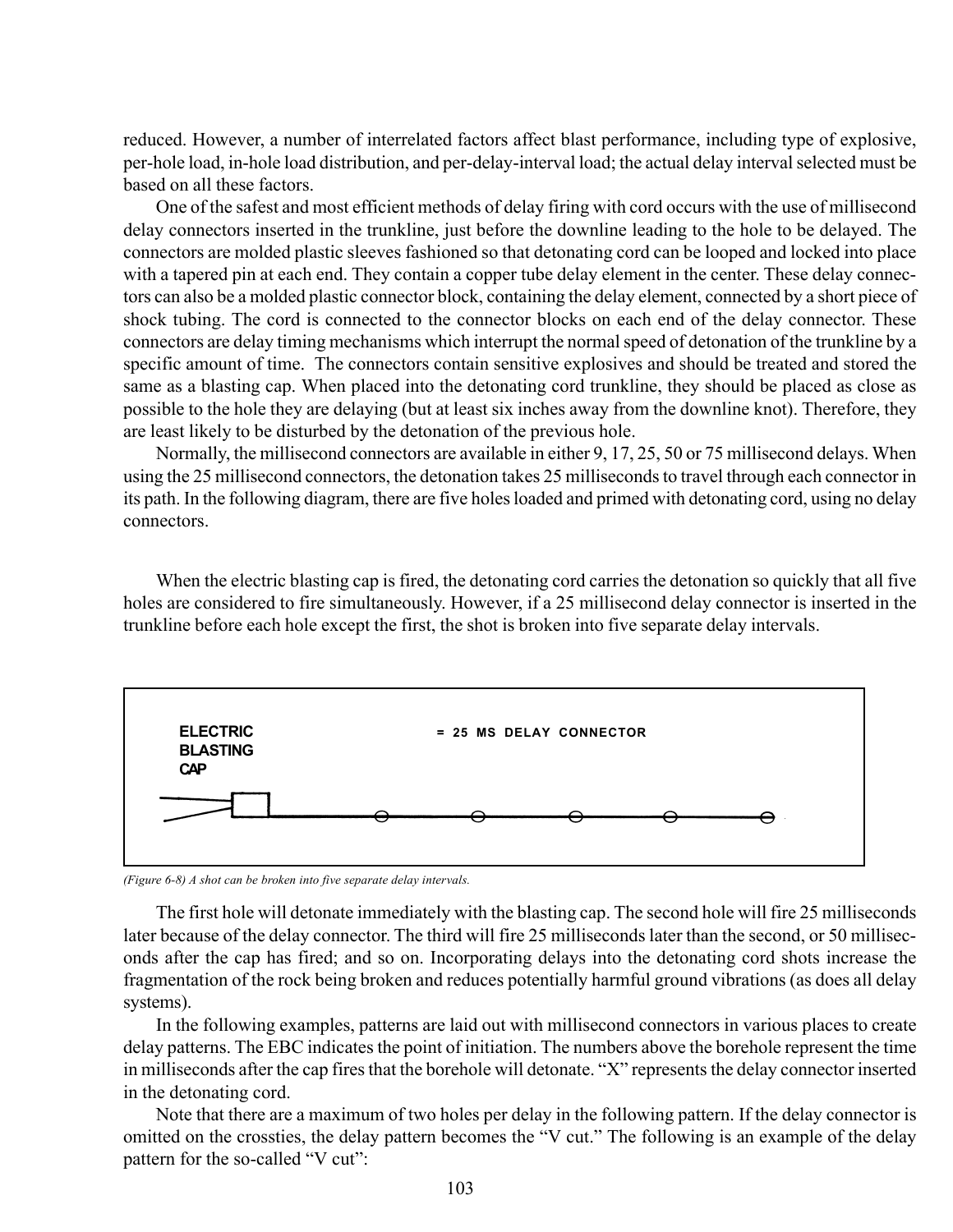

*(FIGURE 6-13) V-CUT DELAY PATTERN*



 *(Figure 6-14) Square corner-cut delay pattern*

In the previous delay pattern, there are five holes detor-the state of millisecond delay, i.e., a maximum of five holes per delay.

Another example is the square corner cut which has, in this case, a maximum of three holes per delay.

### **DETALINE DETONATING CORD SYSTEMS**

*.*

### **The Detaline Delay System by Dupont:**

The Detaline nonelectric initiation system utilizes a low energy detonating cord. The system can be used with conventional detonating cord downlines or nonelectric in-the-hole delays.

The Detaline system was developed because Dupont felt that there was a need for a reliable nonelectric initiation system that was both quieter and cheaper than standard detonating cord systems. The system consists of:

1. Detaline Cord - A low energy detonating cord, with a 1.4 grain per foot explosive core. This cord is cut from 2000 foot spools to any desired length of trunkline, or downline. The cord is extremely insensitive to mechanical impact. For example, a No. 8 strength blasting cap will not reliably side initiate the cord. The cord will not propagate through a knotted splice. To splice the cord, a Detaline starter is required. A starter is also needed to initiate the Detaline trunkline which extends into the blast pattern.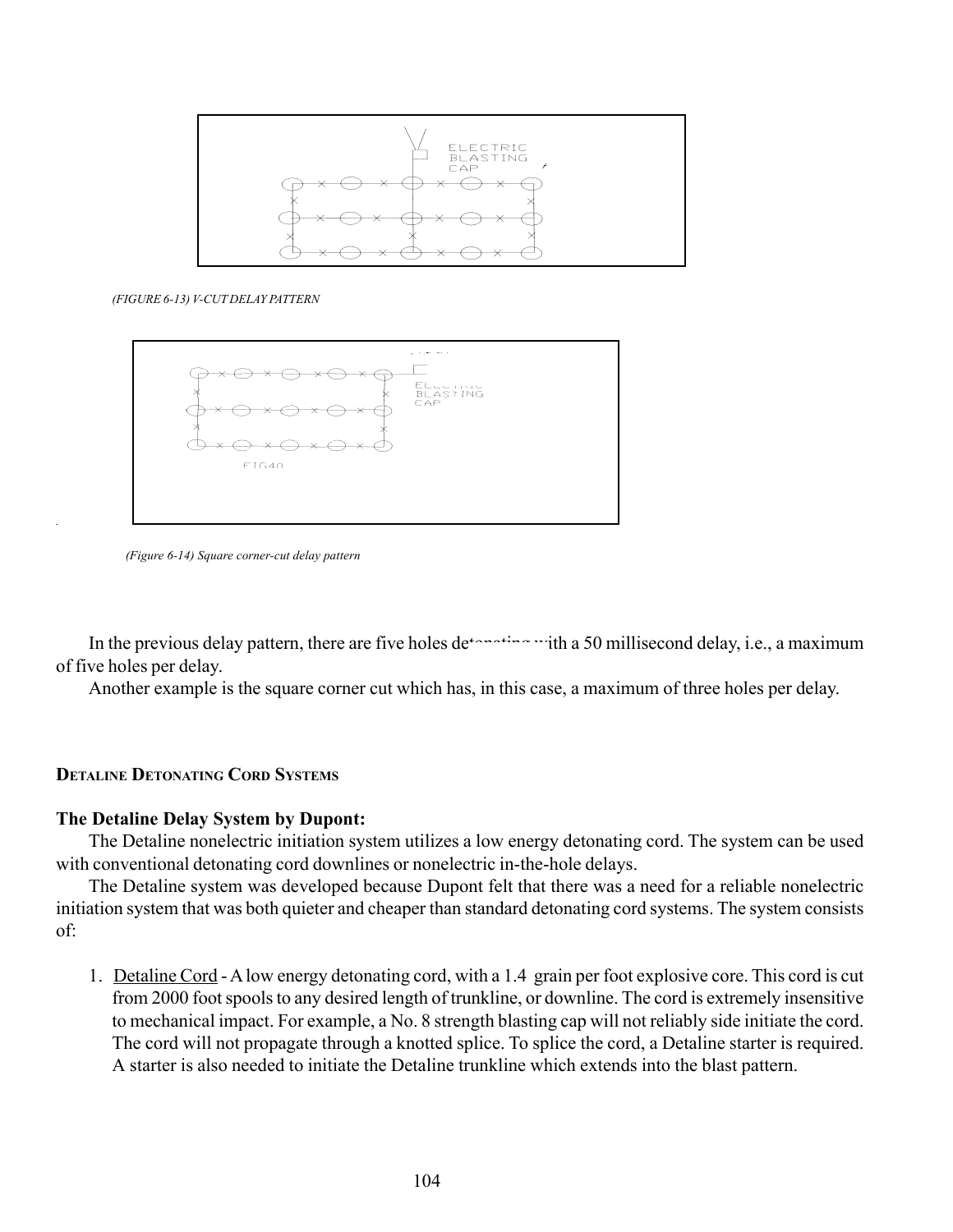- 2. Detaline Starter Consists of a lime green plastic body molded in the shape of an arrow. Positioned in the center portion of the plastic starter body is a nonelectric detonator with a sealed top closure. The tail end is designed to accept the insertion of a loop of Detaline trunkline. A short sawtooth pin locks the Detaline cord into direct contact with the detonator receptor. The arrow end accepts either a Detaline cord or detonating cord downline, or both, providing the detonating cord downline is looped behind it. Initiation of the Detaline trunkline instantaneously activates the internal explosive charge in the starter resulting in detonation of the base charge and cord locked into the pointed arrow end. The arrow end must always point in the direction of the intended detonation as the nonelectric detonator element functions in one direction.
- 3. Detaline M.S. Surface Delays These delays consist of an arrow-shaped plastic body which contains a nonelectric delay detonator element. They are designed to give an accurate time delay between activation of the tail end and detonation of the cord locked in the arrow end. Because the delay element functions only in one direction, the means of initiation must be from the tail end. The hookup is identical to the starter. The delays are used to connect segments of detaline trunkline to form sequentially delayed blasting patterns. The six different delay periods are color coded for easy identification and consist of 9, 17, 30, 42, 60 and 100 milliseconds.
- 4. Detaline M.S. In-Hole Delay Connectors These detonators consist of a cylindrical aluminum, shell containing base, priming, and delay explosive charges. The detonator resembles an electric blasting cap except for a special top closure that is designed for insertion of a Detaline cord. A delay tag is affixed to the shell of each detonator for identification of the delay period. Nineteen delay periods from 25 to 1,000 milliseconds are available. The in-hole delay detonator is connected to the Detaline cord downline by inserting the cord into the top closure. The cap and cord can be laced through or half-hitched around a cartridge of cap sensitive explosive (do not use dynamite with this system). The complete primer assembly is lowered into the hole and the Detaline cord downline cut from the spool, leaving enough cord at the collar to attach the Detaline starter.

Hookup procedures for the Detaline system are similar to those used with conventional detonating cord trunklines and M.S. connectors. More elaborate delay sequences are possible when the surface and in-hole delays are used.

# **NONELECTRIC INITIATION SYSTEMS**

These systems are a product of the explosive industry trying to create new methods to provide the blaster a better choice of delay systems and allow compliance with the new laws, or to simply provide a system for their particular needs. These systems may use parts or principles of the older delay systems or products, but essentially they are new systems, with new products.

# **The Nonel (registered trademark) System by Ensign Bickford**

The NONEL system consists of a thin plastic tubing (.12 inch) with a thin coating (one pound per 70,000